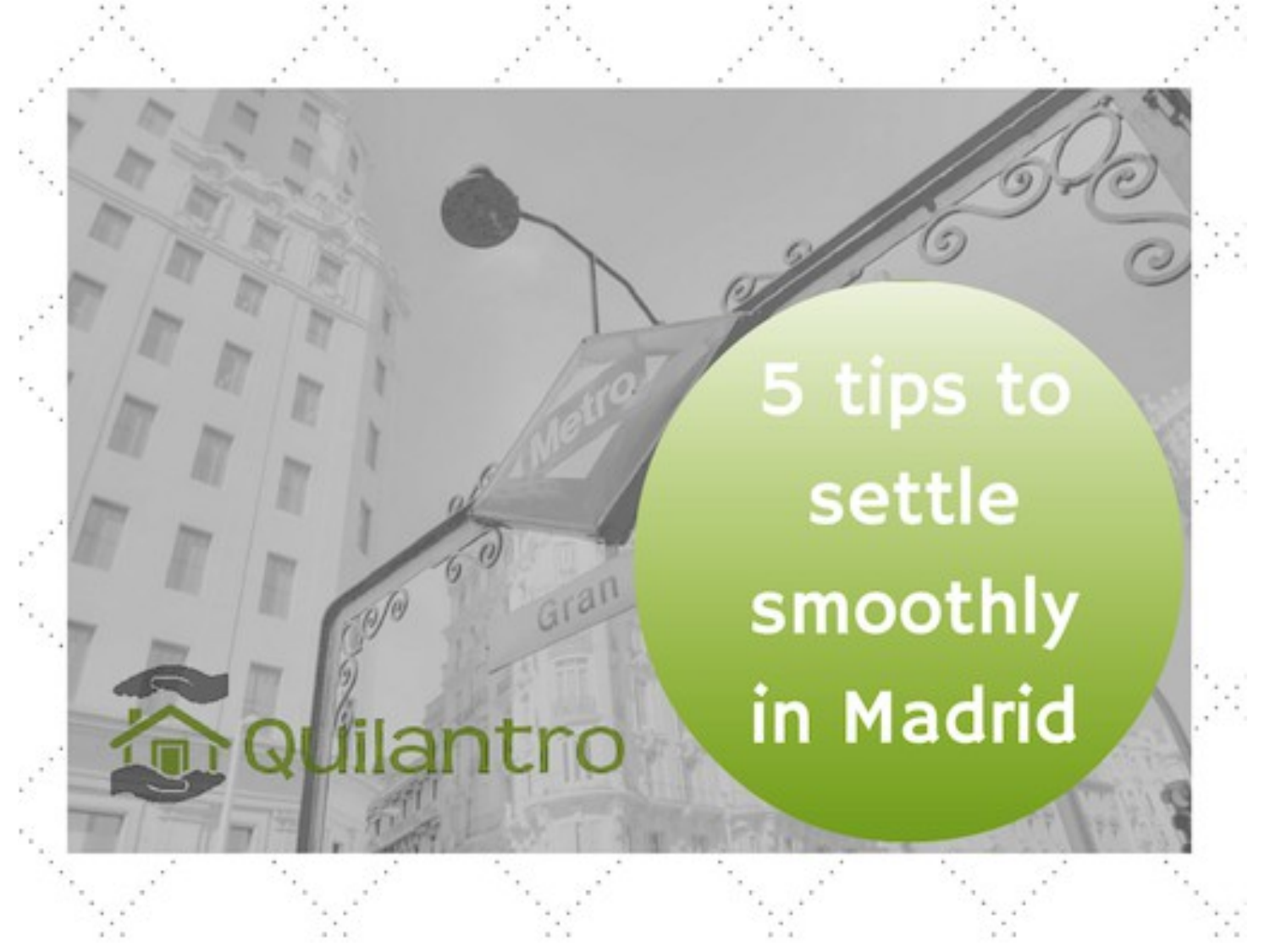# What to expect?

| Is this ebook worth reading?                                     |                            |
|------------------------------------------------------------------|----------------------------|
| What do I need to arrange                                        | $\boldsymbol{\mathcal{A}}$ |
| What can you do?                                                 | 7                          |
| Tip 1. Make a to-do list                                         | 8                          |
| Tip 2. Learn Spanish                                             | 13                         |
| Tip 3. Make an appointment for a NIE                             | 16                         |
| Tip 4. Create a social network quickly                           | 18                         |
| Tip 5. Research the neighborhoods or area you<br>want to live in | 20                         |
| About Lilian Hermans - founder Quilantro                         | 23                         |
| Need more information?                                           | 26                         |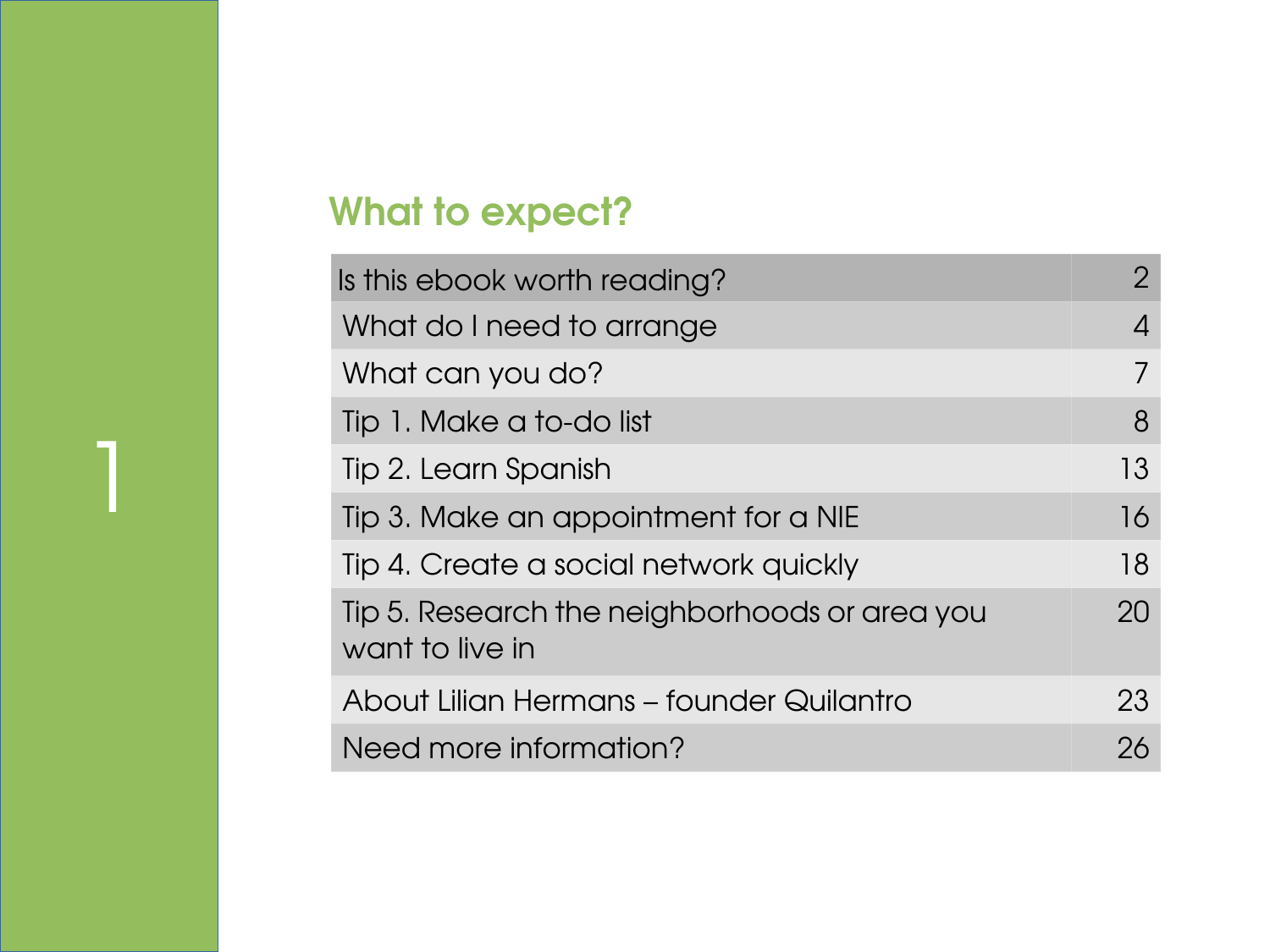# Is this ebook worth reading?

If you fit one of the following descriptions then this ebook is meant for you:

- you will be moving soon or have just relocated to Madrid
- you are an expat from the Netherlands or another EU country
- you lack the time to arrange everything yourself
- your priority is your work, family or other business
- you are unfamiliar with Madrid and don't know exactly how to arrange everything
- you don't speak the language

Do you fit the bill? Then, you are the target reader of this ebook as it contains valuable information for you.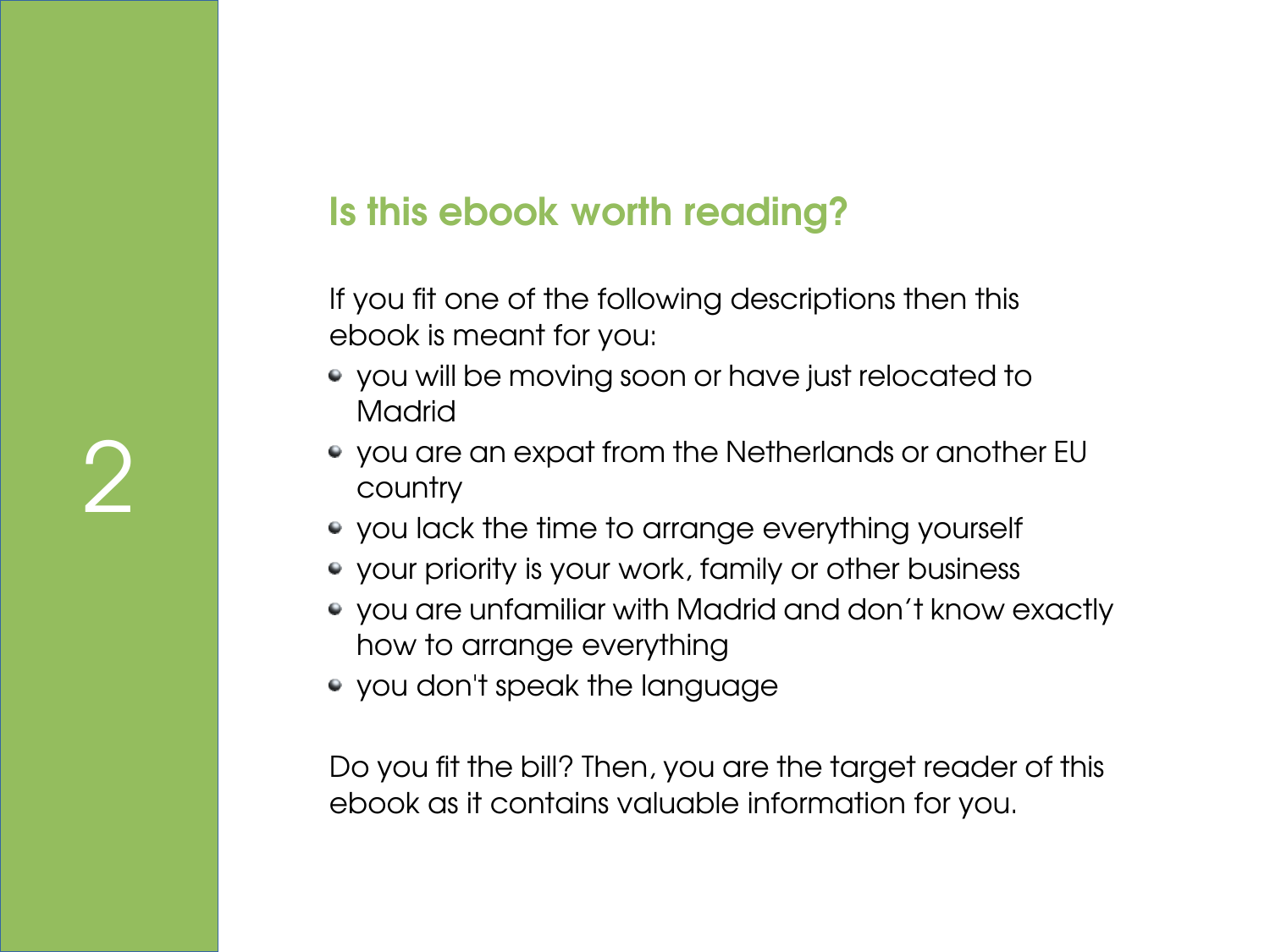## What do I need to arrange?

Sometimes you hear that you are being sent abroad at very short notice. That doesn't give you a lot of time for making arrangements.

But, even if you do have the time, there is a lot that comes at you. Your work is different, new colleagues, and you, your partner and children need to settle in a new environment.

A new country means that there are many things that need to be arranged.

What if you don't speak Spanish? What exactly needs to be arranged and how do you do it? Where are you going to live? Where do you have to go to register? What kind of schools and child-care are there?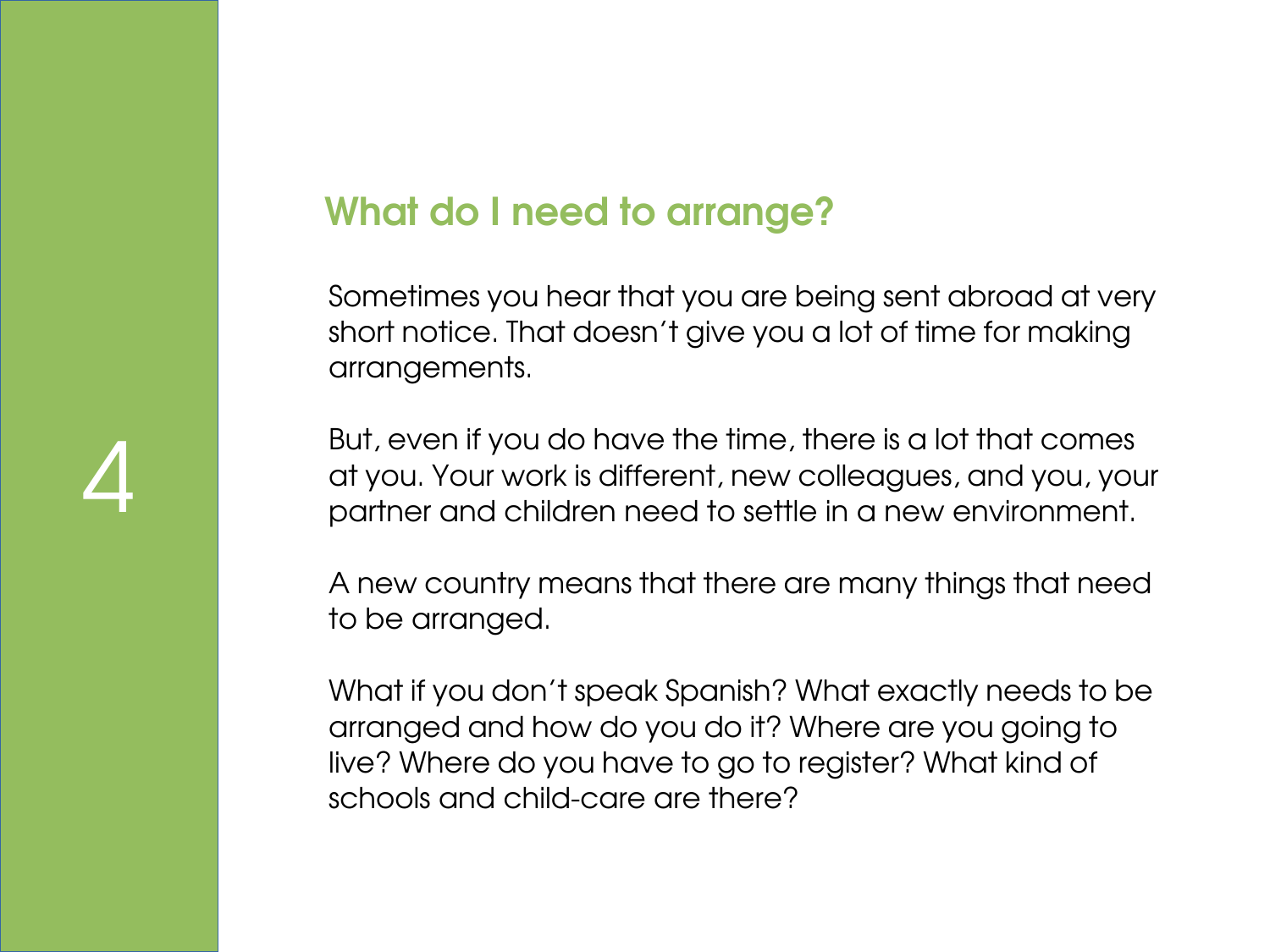This is the fourth and revised edition of the ebook 5 tips to settle smoothly in Madrid. Did somebody send you this ebook?

Visit our website **Quilantro** to request your own sample and to ensure that you have the most up-to-date version.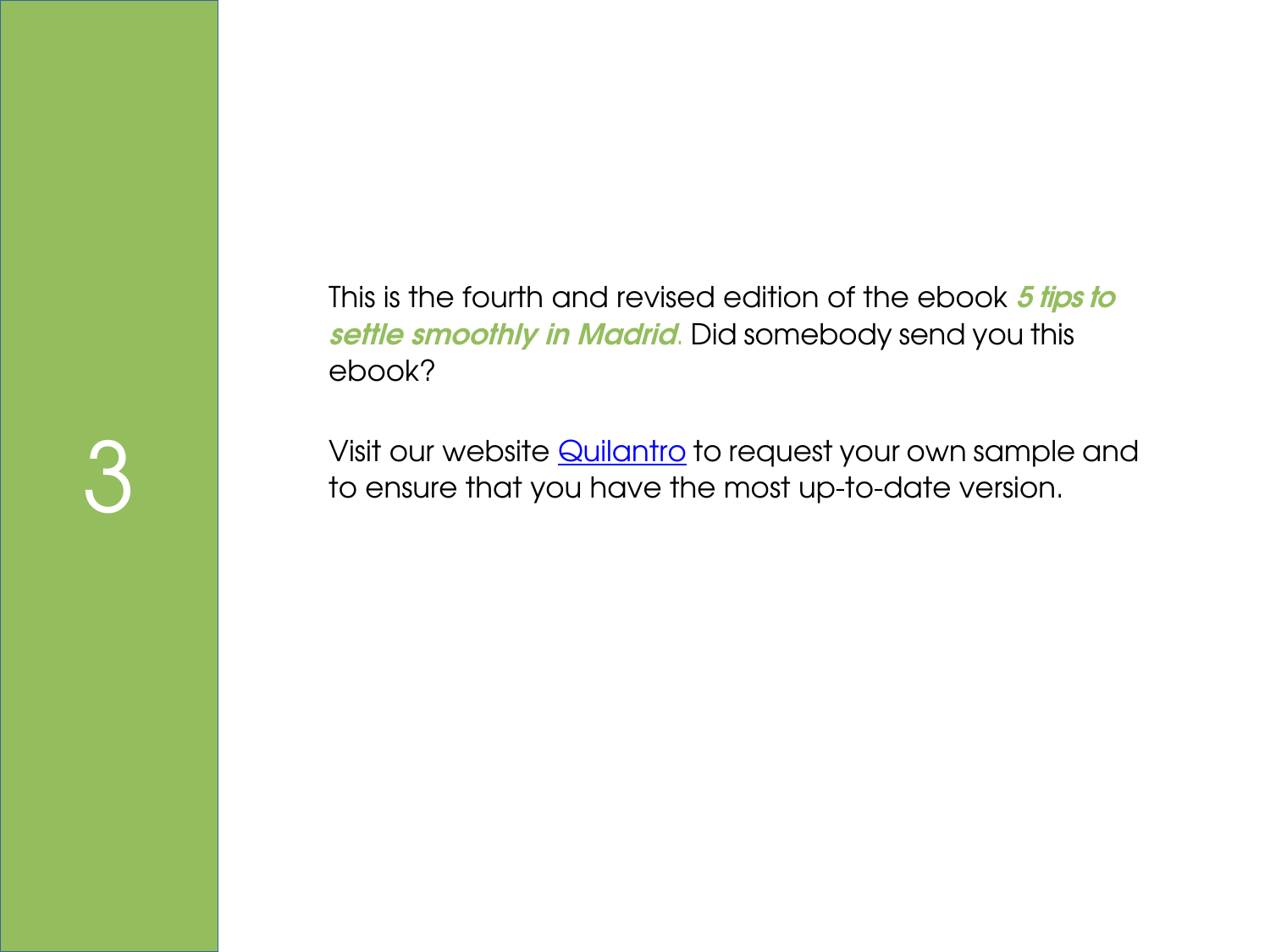Many newcomers suffer from stress, sleepless nights and become a bit desperate when they look at their to-do lists. A lot needs to be done, but where do you start?

These feelings are normal. Research shows that relocating to another country is one of the most far-reaching events of your life. Many newcomers suffer from 'culture shock'.

Madrid differs largely from the city or country where they come from. They have problems adjusting to the new situation and the Spanish lifestyle.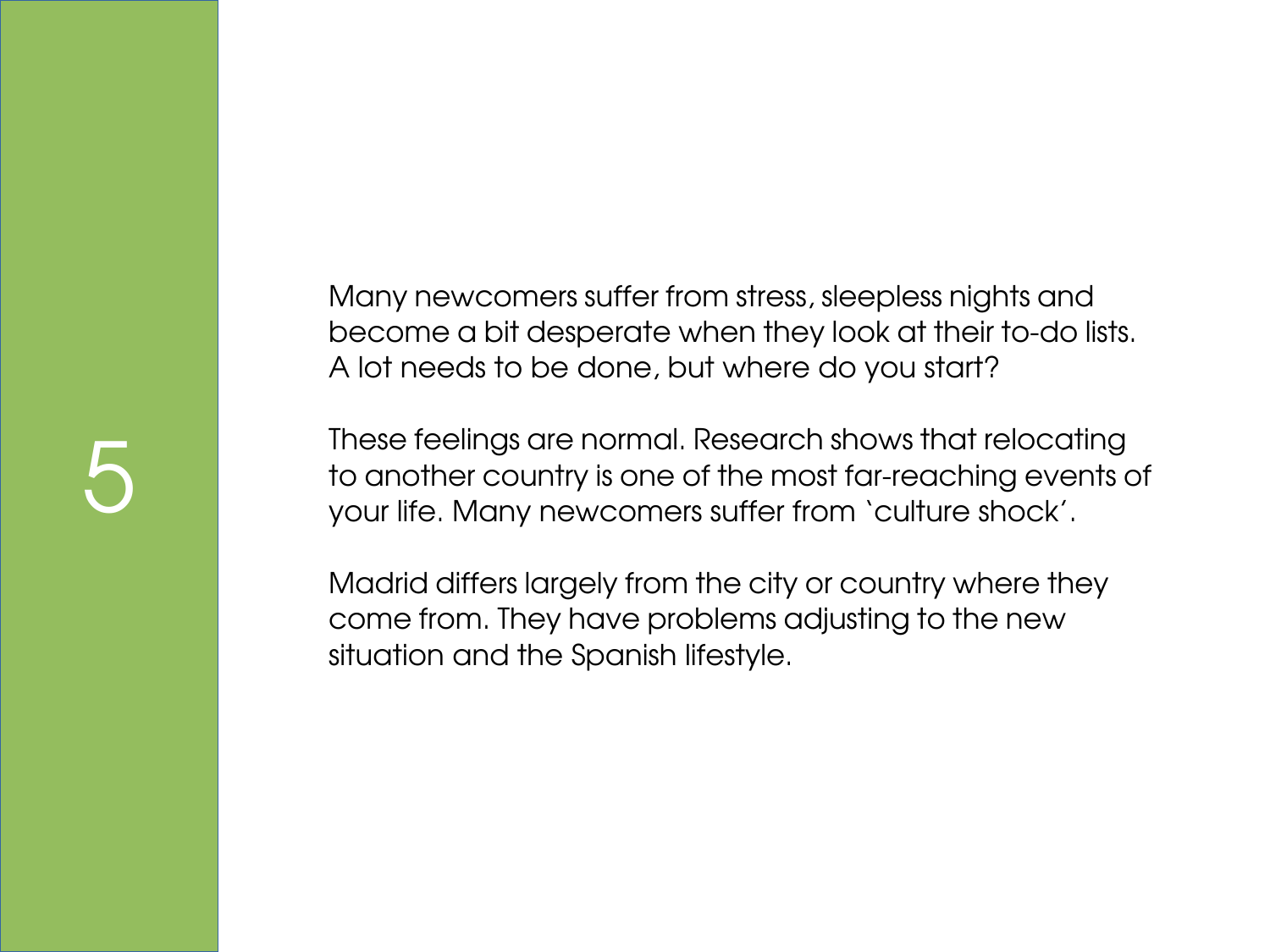It can be different. Many newcomers stay calm and handle the situation well. They adjust to their new life easily and see the change as a challenge. They just let it happen. They do not experience stress from everyday arrangements and they have a good overview of what needs to be done. They have the contacts needed to arrange everything.

Then, why is it such a struggle for so many people? In order to arrange everything well and quickly, local knowledge and experience is a 'must' as is knowledge of the Spanish language. You need to know how to apply for your NIE (Número de Identidad de Extranjero), a type of fiscal number, where you can learn Spanish and what are the interesting neighborhoods to live in.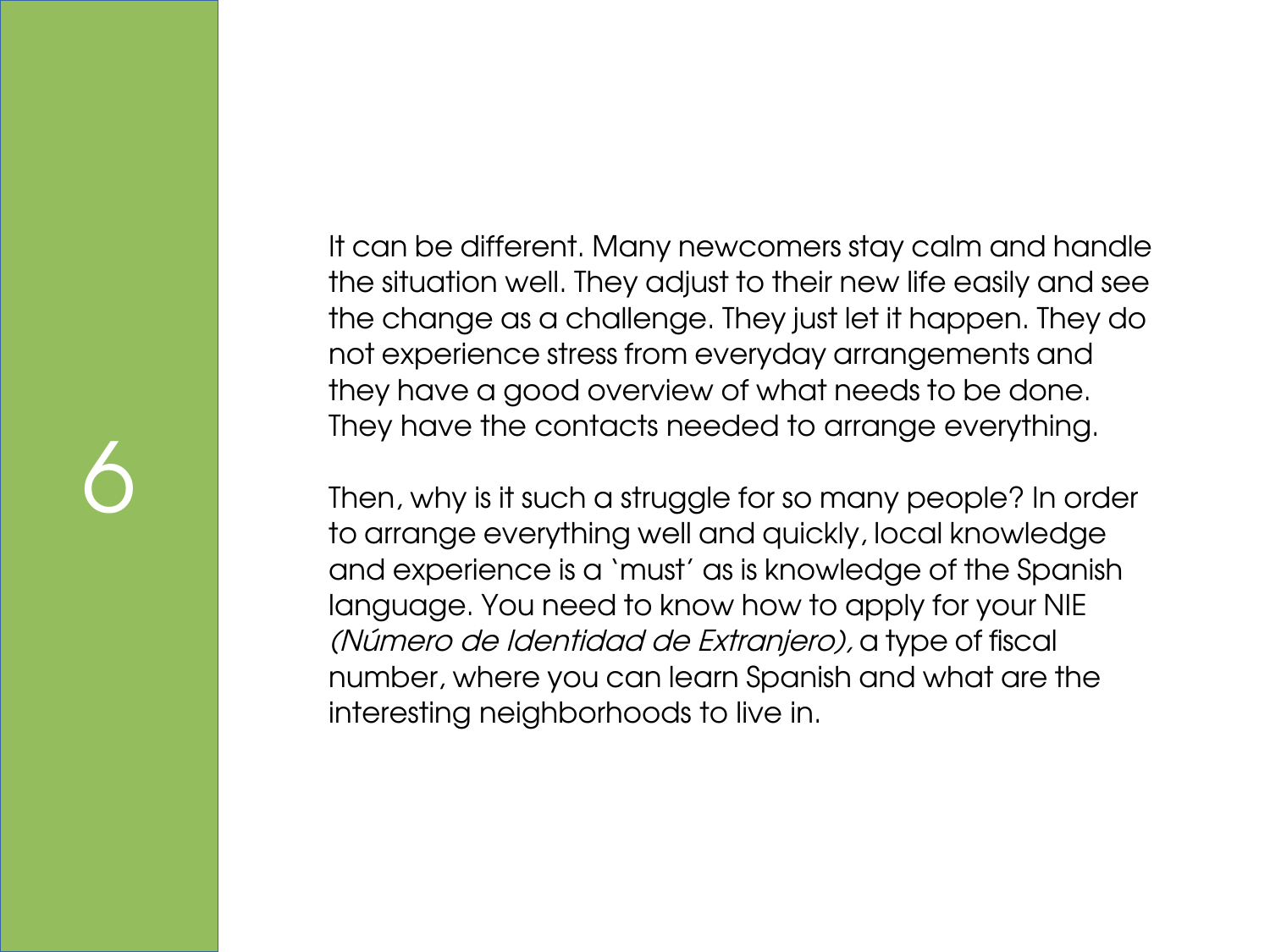#### What can you do?

7

You realize that there is a lot that needs to be arranged. What actions require your immediate attention? What do you have to think of? In this ebook you will find 5 tips.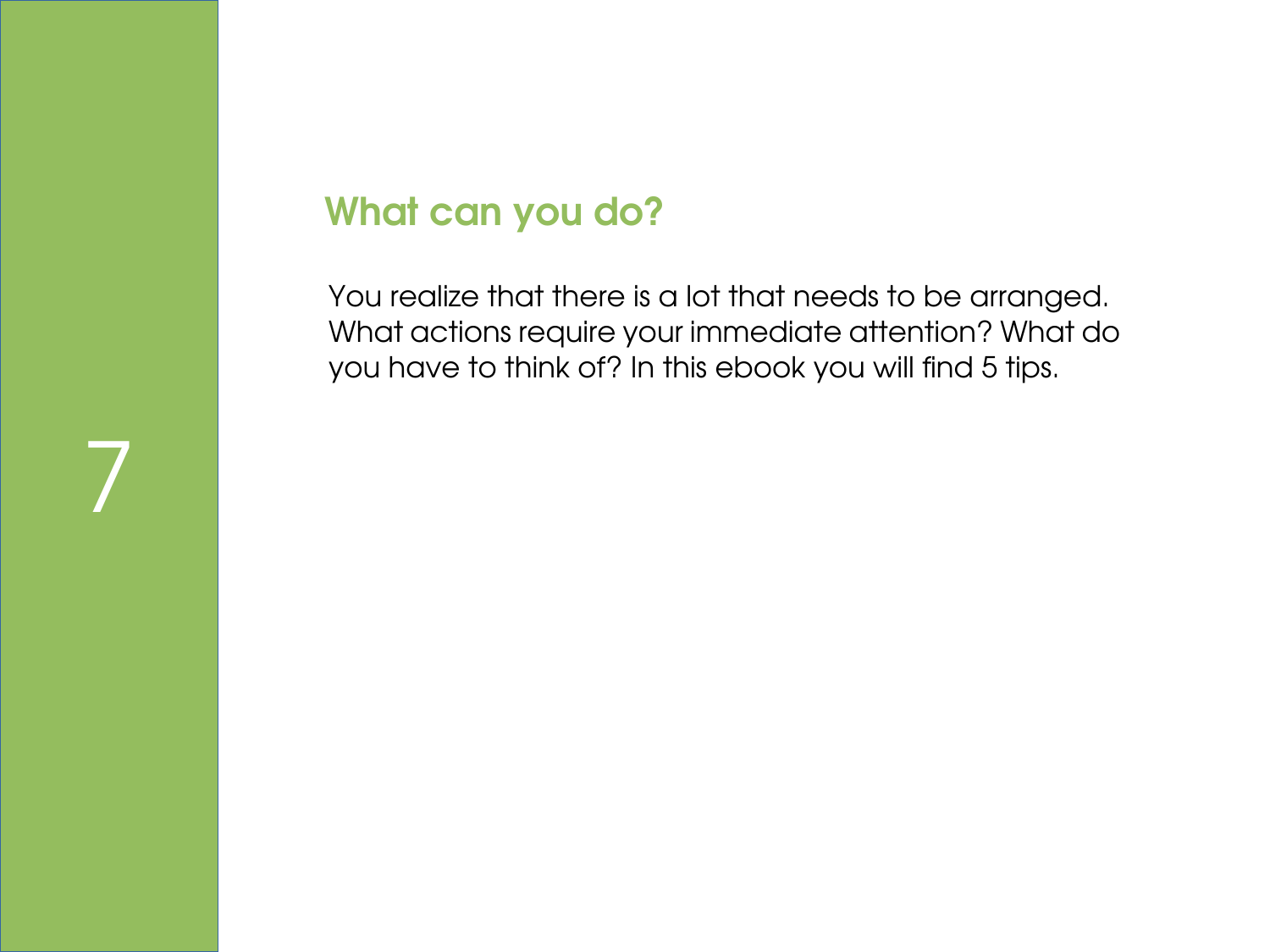# Tip 1. Make a to-do list

Look at your own situation closely. It is wise to think of everything that needs to be arranged, besides looking for accommodation, arranging the NIE, opening a bank account and registering for a Spanish course. Do you have children? You will need information about how the school system functions and the various schools available to you before making a choice. Do you have a car that needs to be imported? How do you arrange insurances? Make a todo list so you are sure not to forget anything.

The more complete your list, the clearer it is what needs to be arranged. It also allows you to prioritize your activities.

On the next page you will find a checklist you can use.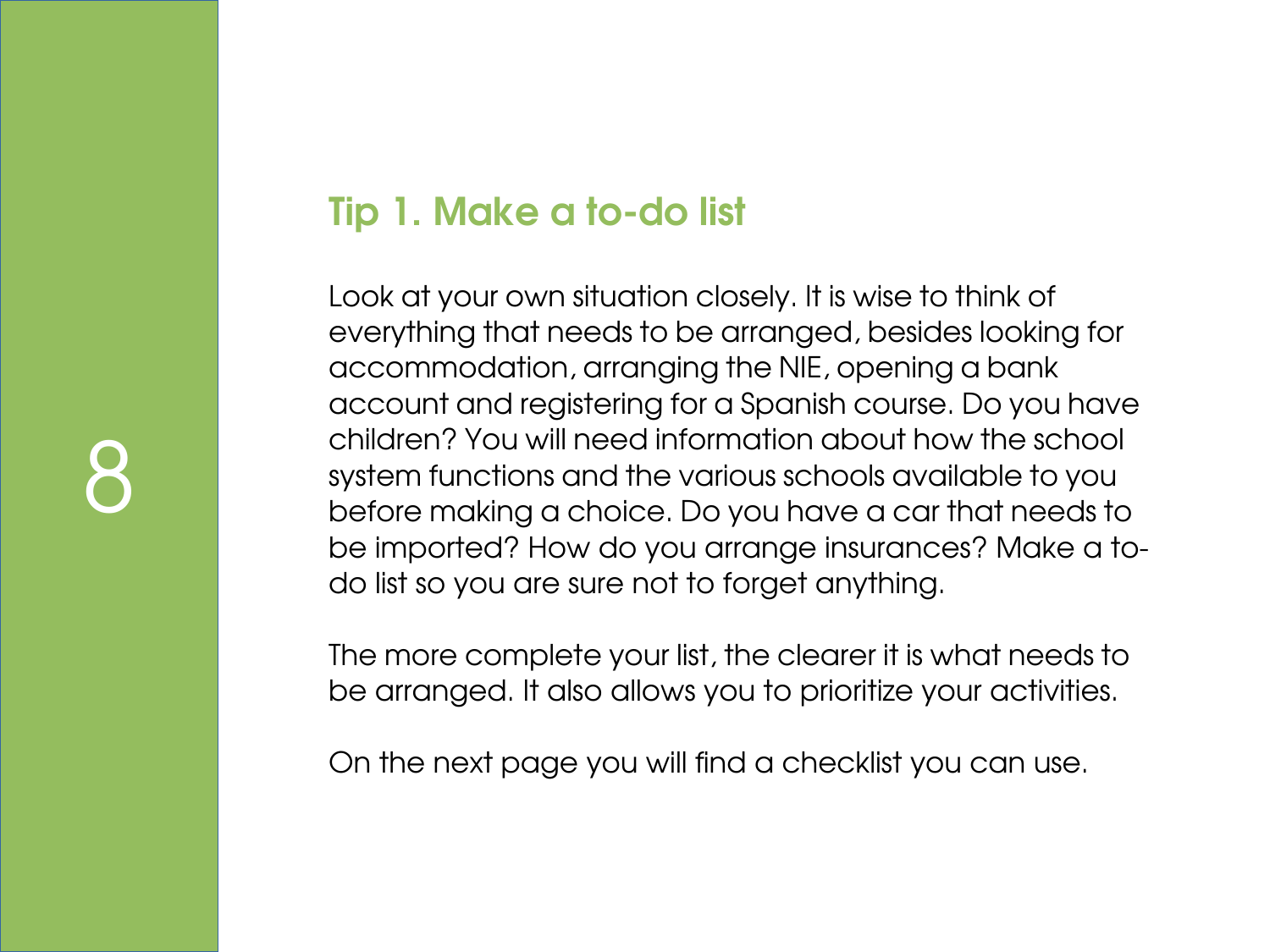#### Prepare for your own departure and arrange the following beforehand:

- organize accommodation (permanent or temporary)
- sell or let your home
- follow a Spanish language course providing you with basic knowledge
- research the city, the neighborhoods and Madrid surroundings to determine where you may want to live
- request quotes from different moving companies and organize your move to Madrid
- arrange private health insurance for yourself and your family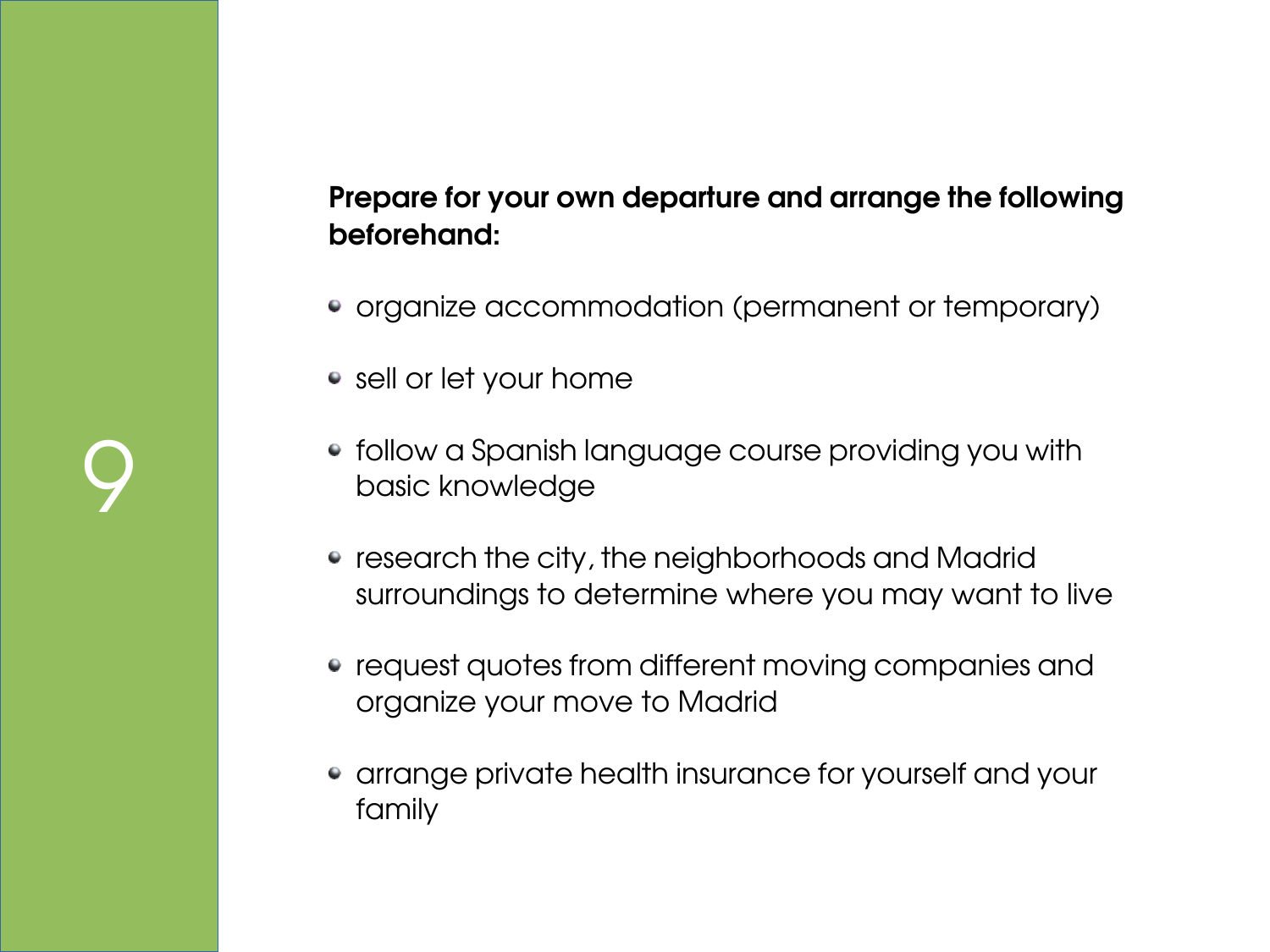- research schools and child-care
- collect official documents, such as birth certificates and degrees
- sign out at the municipal registry of your current place of residence
- cancel your car insurance policy if you decide to sell your car (note: do not cancel it if you are importing the car to Madrid; you will need it for a while)
- renew your driver's license in your current place of residence if it is due to expire soon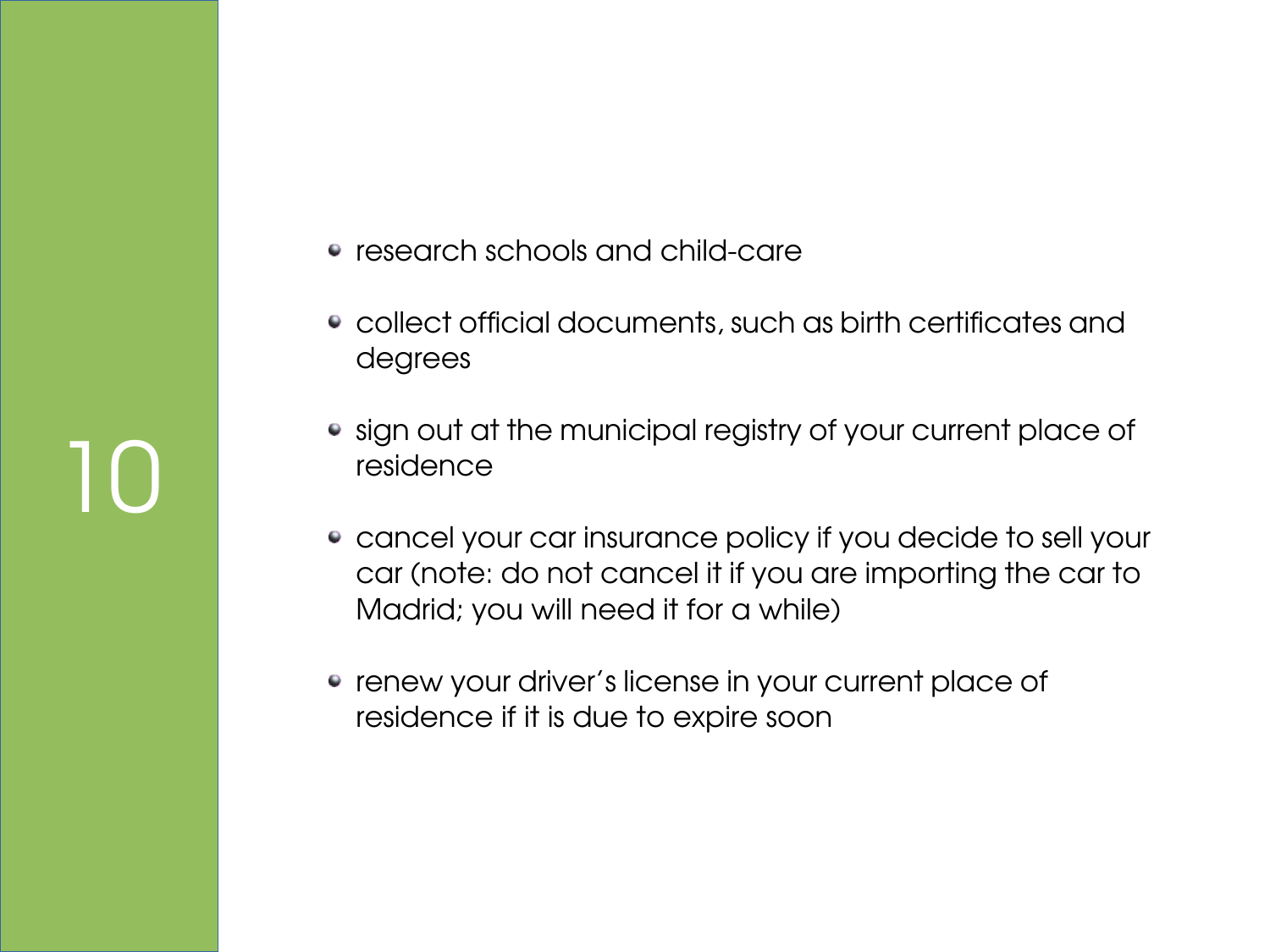#### Arrange the following after you have arrived in Madrid:

- arrange utilities: water, gas, electricity, telephone, internet and satellite TV
- arrange fire and theft insurance for your home
- choose a school or arrange child-care
- arrange a NIE (Spanish fiscal number)
- open a bank account

11

• register for a Spanish language course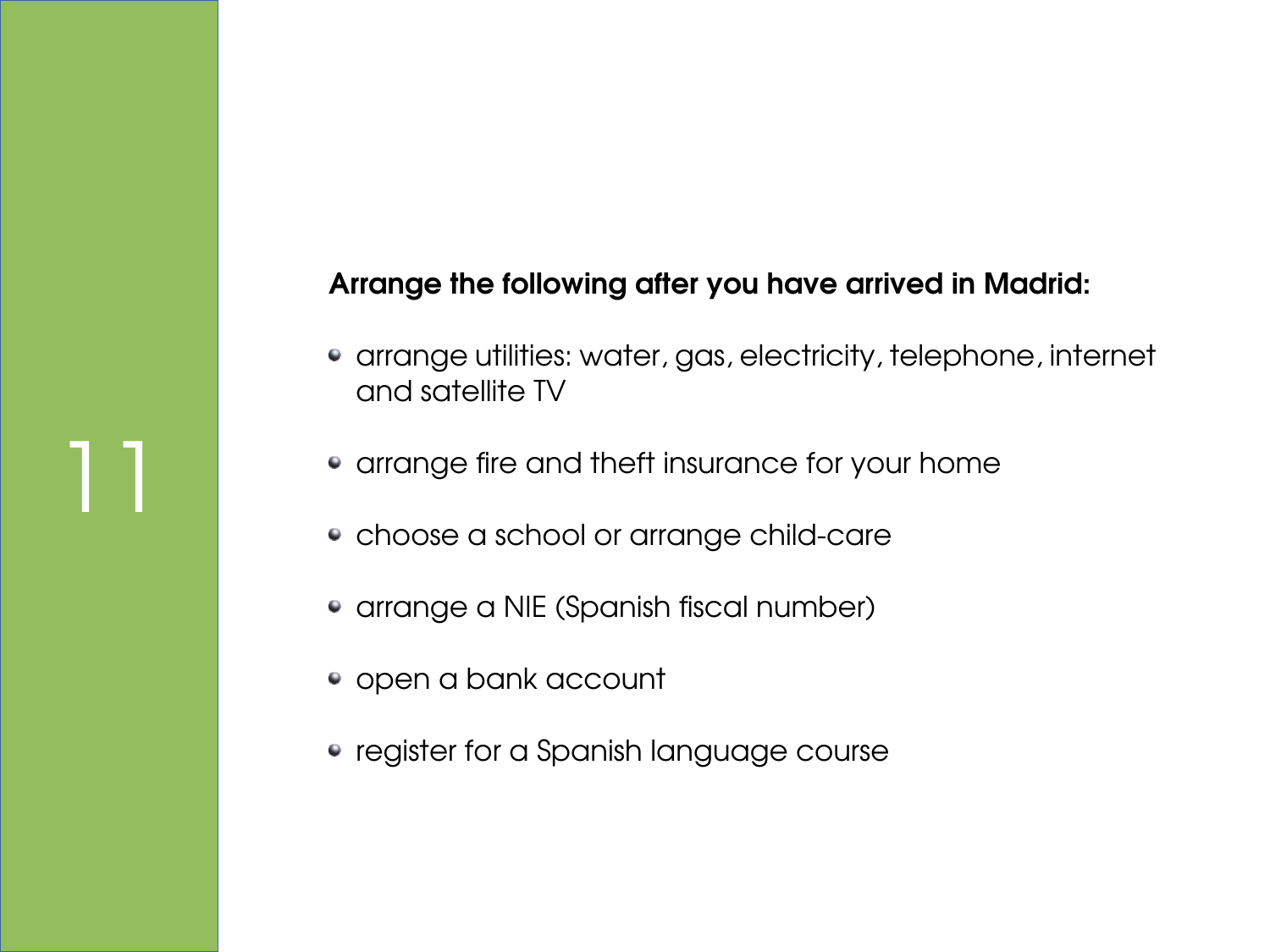• arrange a subscription or prepaid card for your mobile phone

- register at the municipal registry (empadronamiento)
- if you take your car: arrange its import and license plates or, buy a car and register it
- arrange car insurance
- register at the social security office

Note, this list is not exhaustive. Every situation varies and there are always extra things that need to be arranged.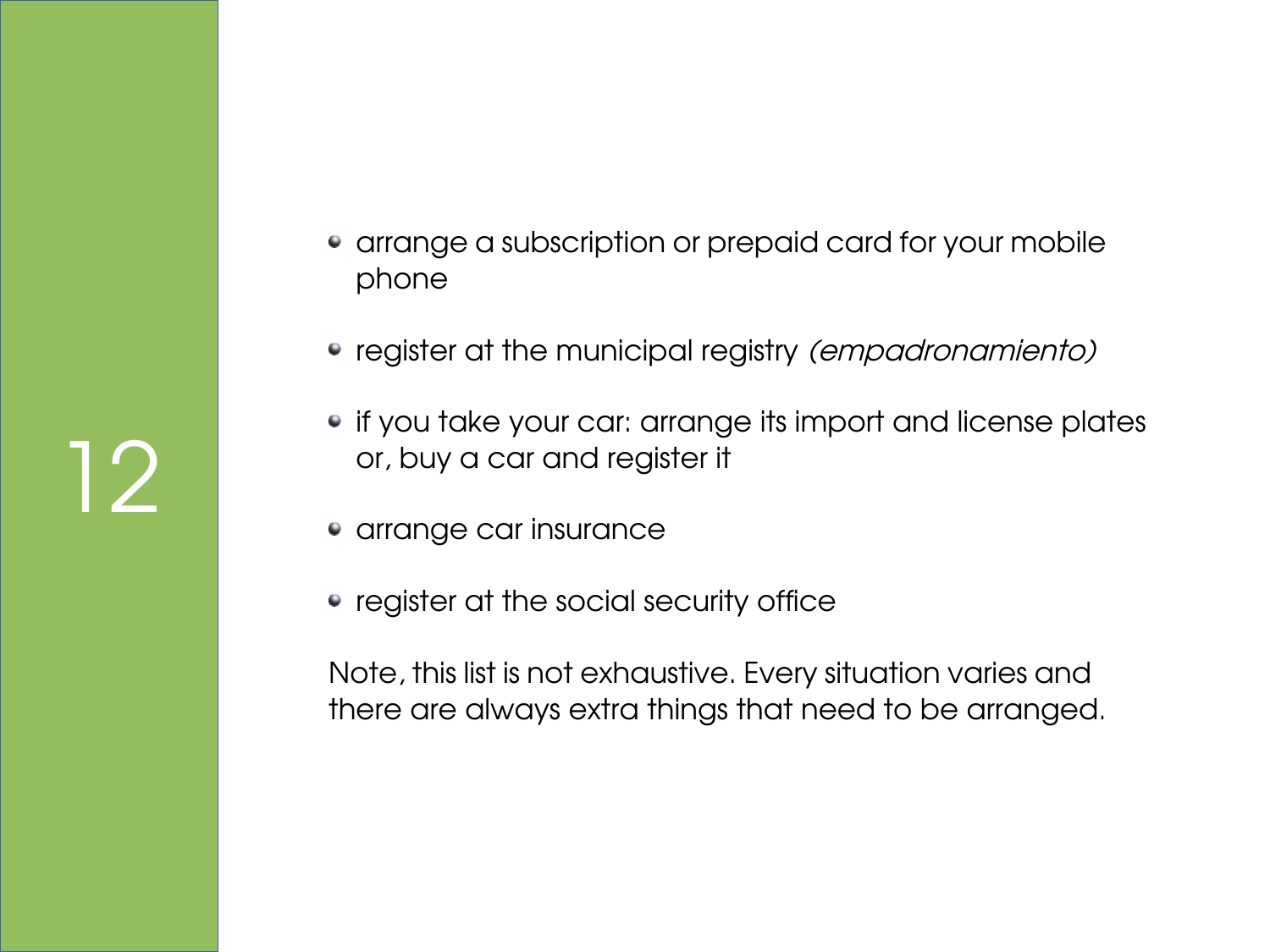# Tip 2. Learn Spanish

Integrate as quickly as possible. It's important that you build up a basic knowledge of the Spanish language fast. To avoid frustrations, you must learn to make yourself understandable because many of Madrid's citizens do not, or hardly, speak English. It is also good for your self confidence.

There are plenty of options. You could:

- follow a Spanish course at a private institute
- hire a private teacher
- learn Spanish online

- (i.e. via Skype) follow conversation lessons
- participate in native language exchanges: help each other to speak your native language (or another language you know well)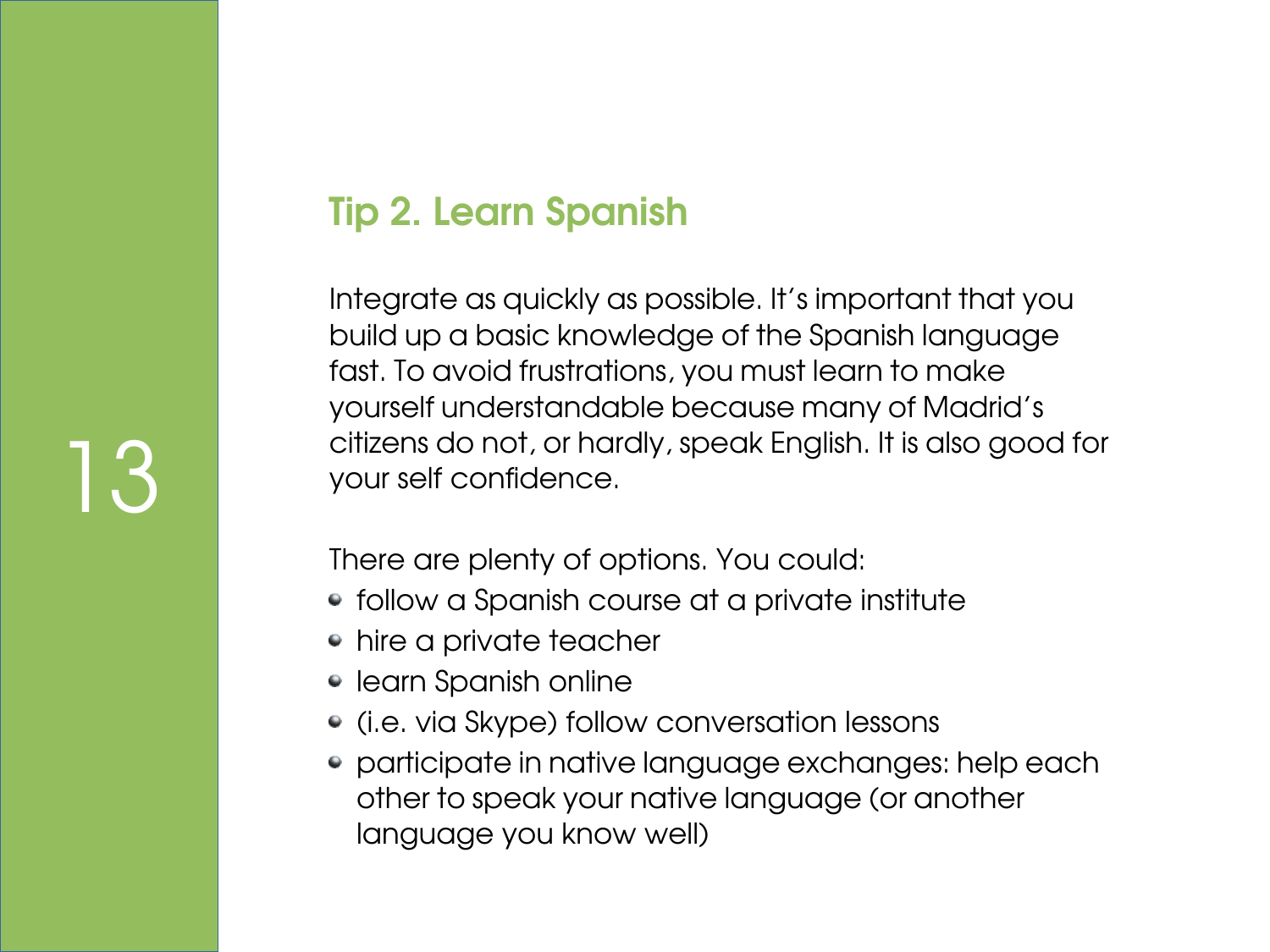There are various language institutes where you can learn Spanish. Below you will find three of these institutes that are either subsidized by the federal government or by the municipality of Madrid. They come highly recommended.

• Instituto Cervantes was set up by the Spanish government with the goal of promoting the Spanish language (castellano) globally.

14

Cervantes has many institutes located throughout the world. You can, therefore, start your language course before moving to Spain if there is an institute nearby where you live. If there isn't then Cervantes also offers online courses. Visit [www.cervantes.es](http://www.cervantes.es/)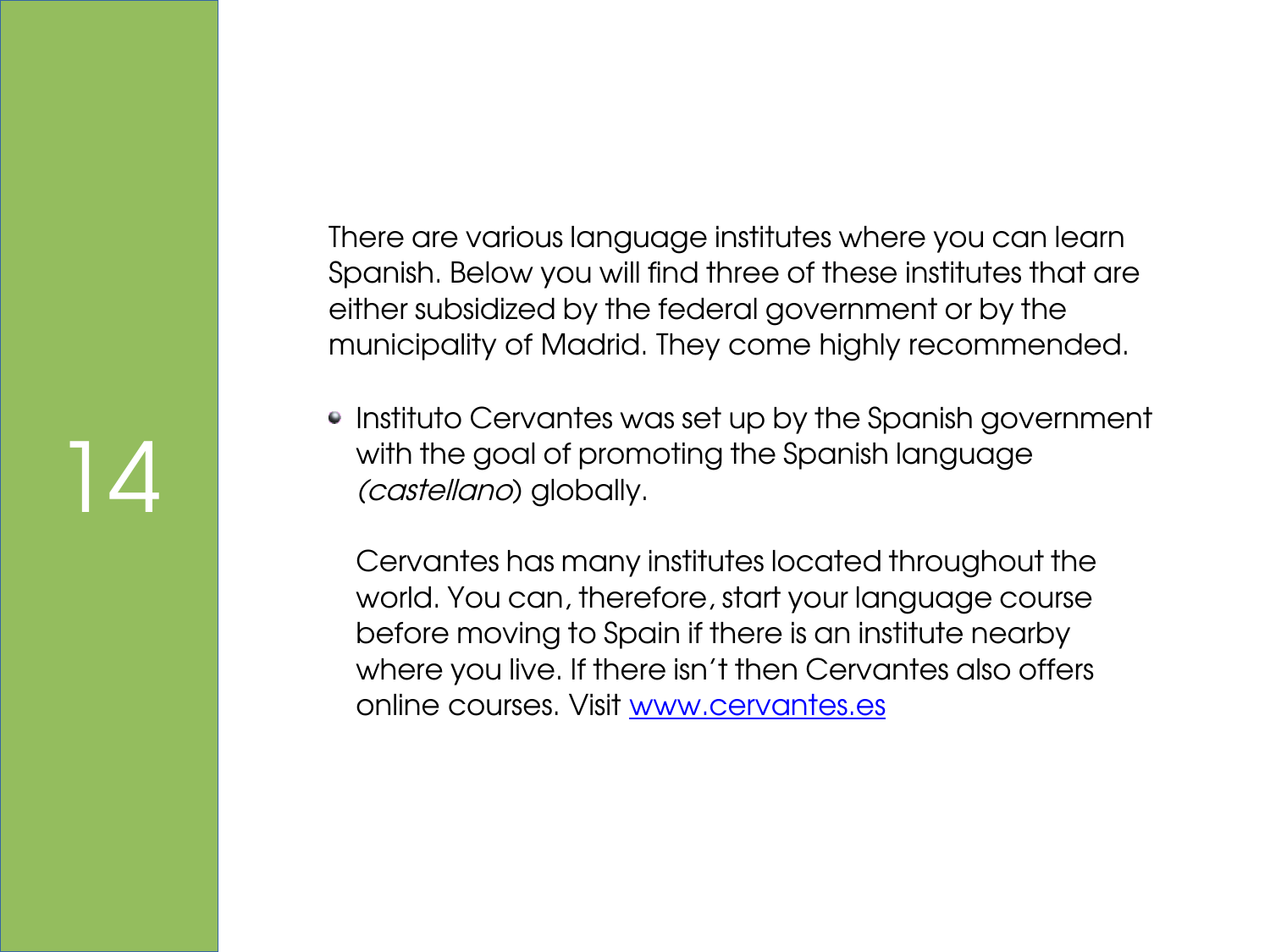- Another institute is Cepa Joaquin Sorolla, part of the municipality of Madrid. You can follow a Spanish course here at a reasonable price. Visit: [Joaquín Sorolla.](http://www.educa.madrid.org/web/cepa.joaquinsorolla.madrid/oferta/espanol.html)
- Are you already living in Madrid and looking for a Spanish language institute? The Escuela Oficial de Idiomas can be recommended. It is a good school and also affordable. Madrid: [www.eoidiomas.com](http://www.eoidiomas.com/) or in Las Rozas: [www.eoilasrozas.es](http://www.eoilasrozas.es/)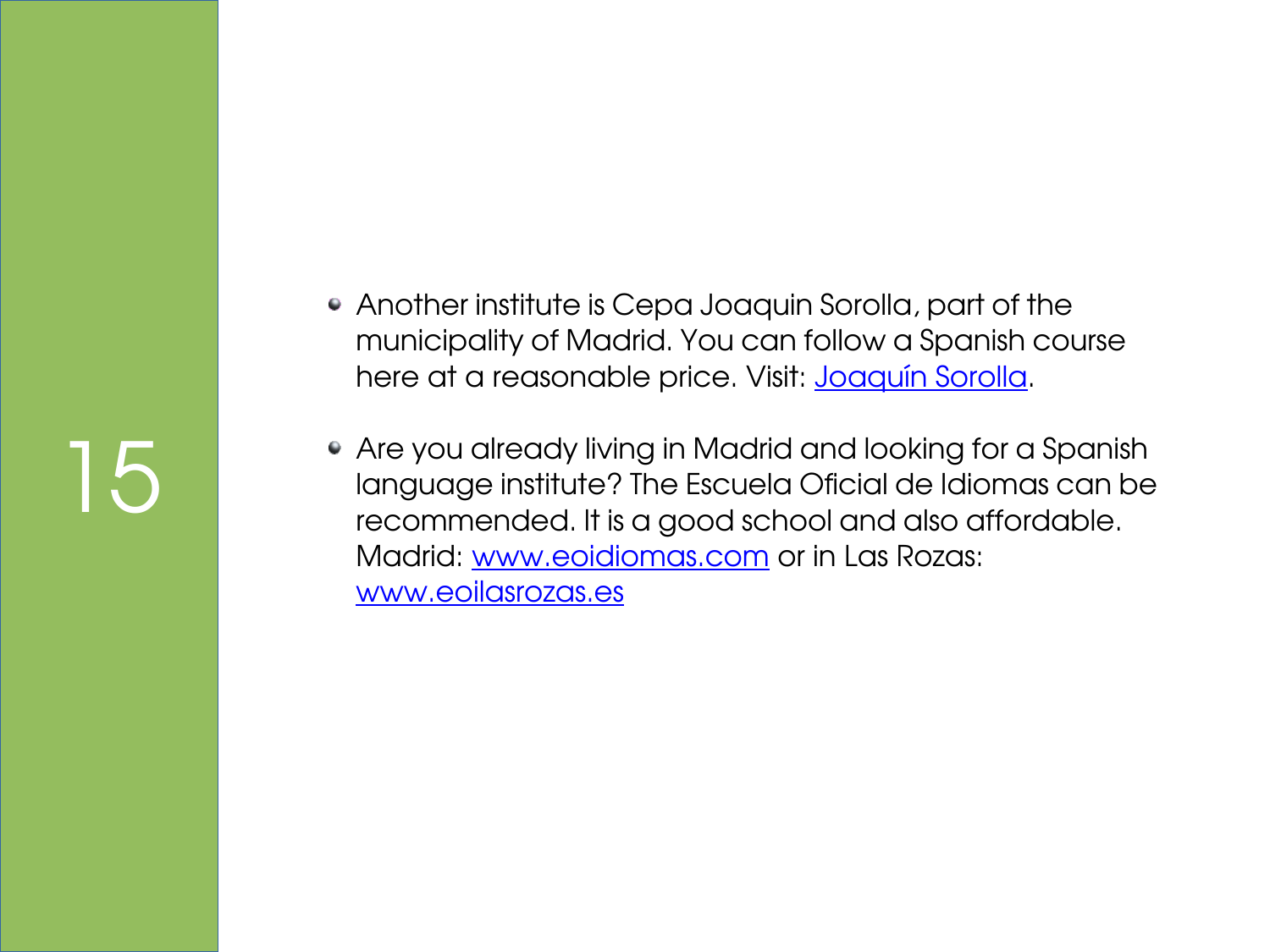## Tip 3. Make an appointment for a NIE

Applying for a NIE should be one of your top priorities when you arrive in Madrid. But what is a NIE and how do you get one?

A NIE (Número de Identidad de Extranjero) is required for almost everything in Spain. If you have economical, professional or social interests in Spain, you need to apply for a NIE. It is a unique identification number used as a type of fiscal number for foreigners who conduct financial activities in Spain.

Without a NIE, it will be more complicated and in some cases even impossible to, for example, register at the town hall, pay taxes, buy a car, open a bank account or apply for a Spanish driving license. It´s also recommended to apply for a NIE for children. Spaniards have a NIF (Número de Identidad Fiscal).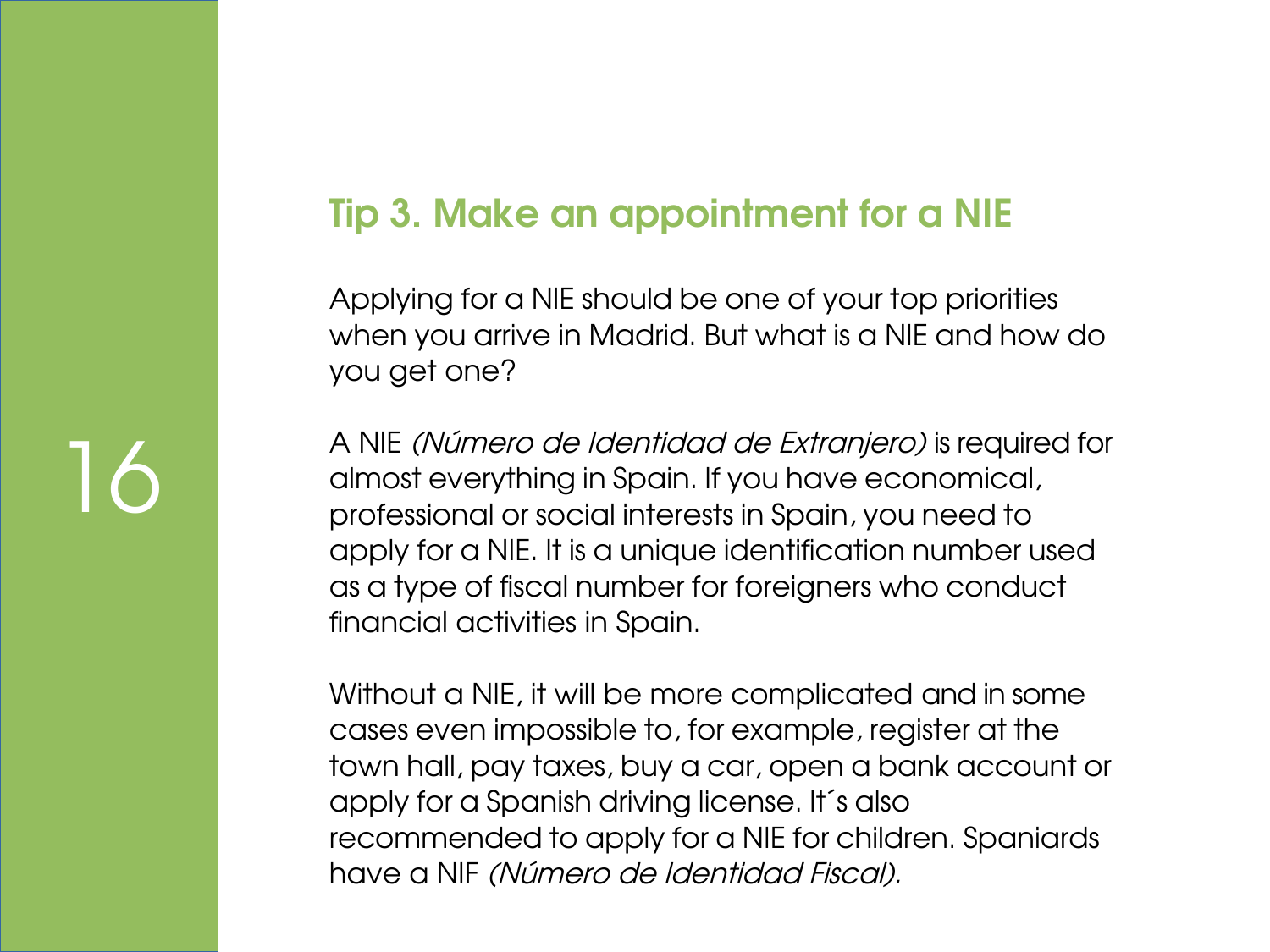It´s relatively easy for Europeans to apply for a NIE. An address is required even if it´s temporary. If you need some help, take a look at the [NIE package.](http://quilantro.com/relocation/packages/nie-package)

If all documents are approved, you will receive your NIEcard at the same time. Safeguard this card. You will be automatically registered in the Register for European Union Citizens (Certificado de Registro como Residente Comunitario).

17

Please note that procedures, locations and necessary documentation change from time to time. Make sure to remain informed and updated.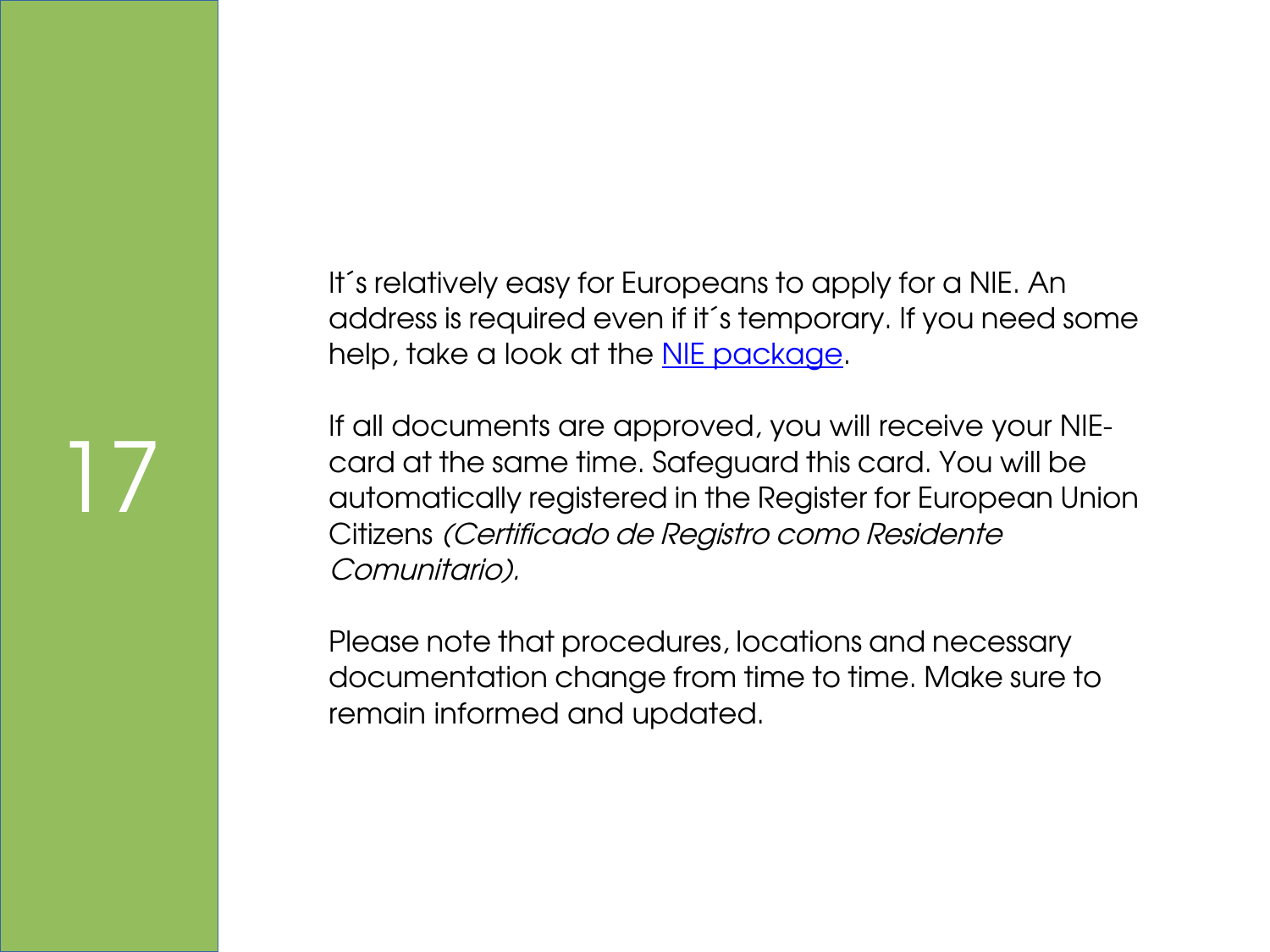## Tip 4. Create a social network quickly

It's important to create a social network quickly in order to integrate more smoothly and to adjust to your new life with pleasure.

This can be accomplished in different ways: through school, sports club, but also by becoming a member of an expat association. A lot of expats live in Madrid and the city offers many associations.

A fun thing about these associations is that you meet like-minded people who find themselves in similar situations.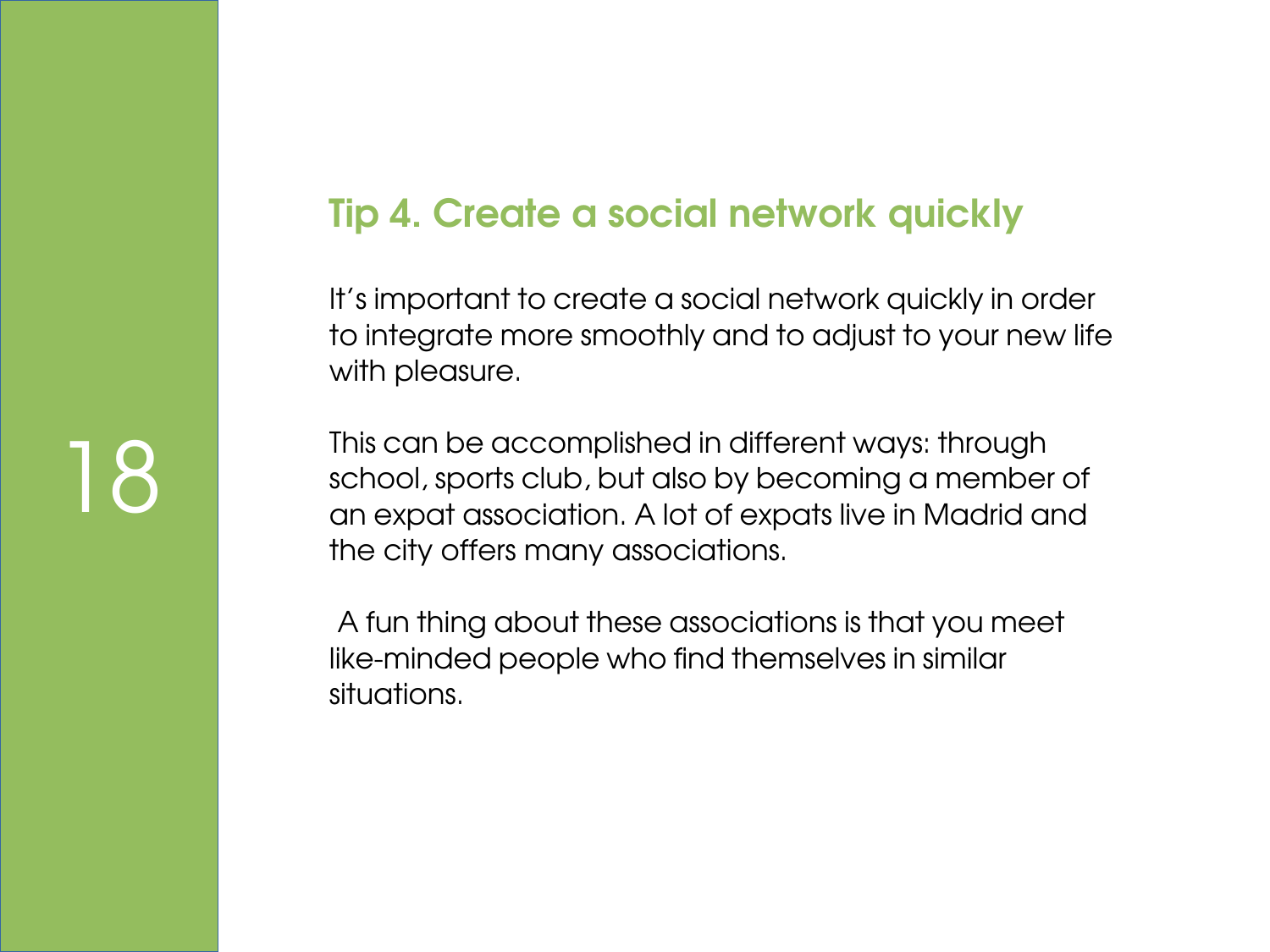Examples of (expat) associations:

- International Newcomers Club: [www.incmadrid.org](http://www.incmadrid.org/)
- The American clubs: [www.americanclubofmadrid.com](http://www.americanclubofmadrid.com/) or [www.awcmadrid.com](http://www.awcmadrid.com/)
- InterNations: [www.internations.org/expat/madrid](http://www.internations.org/expat/madrid)
- Madrid für Deutsche: [www.madridfuerdeutsche.com](http://www.madridfuerdeutsche.com/) (German expat association)
- Professional Women's Network: [www.pwnglobal.net](http://www.pwnglobal.net/)
- For expats with children: [www.kidsinmadrid.com](http://www.kidsinmadrid.com/) and [www.mumabroad.com](http://www.mumabroad.com/)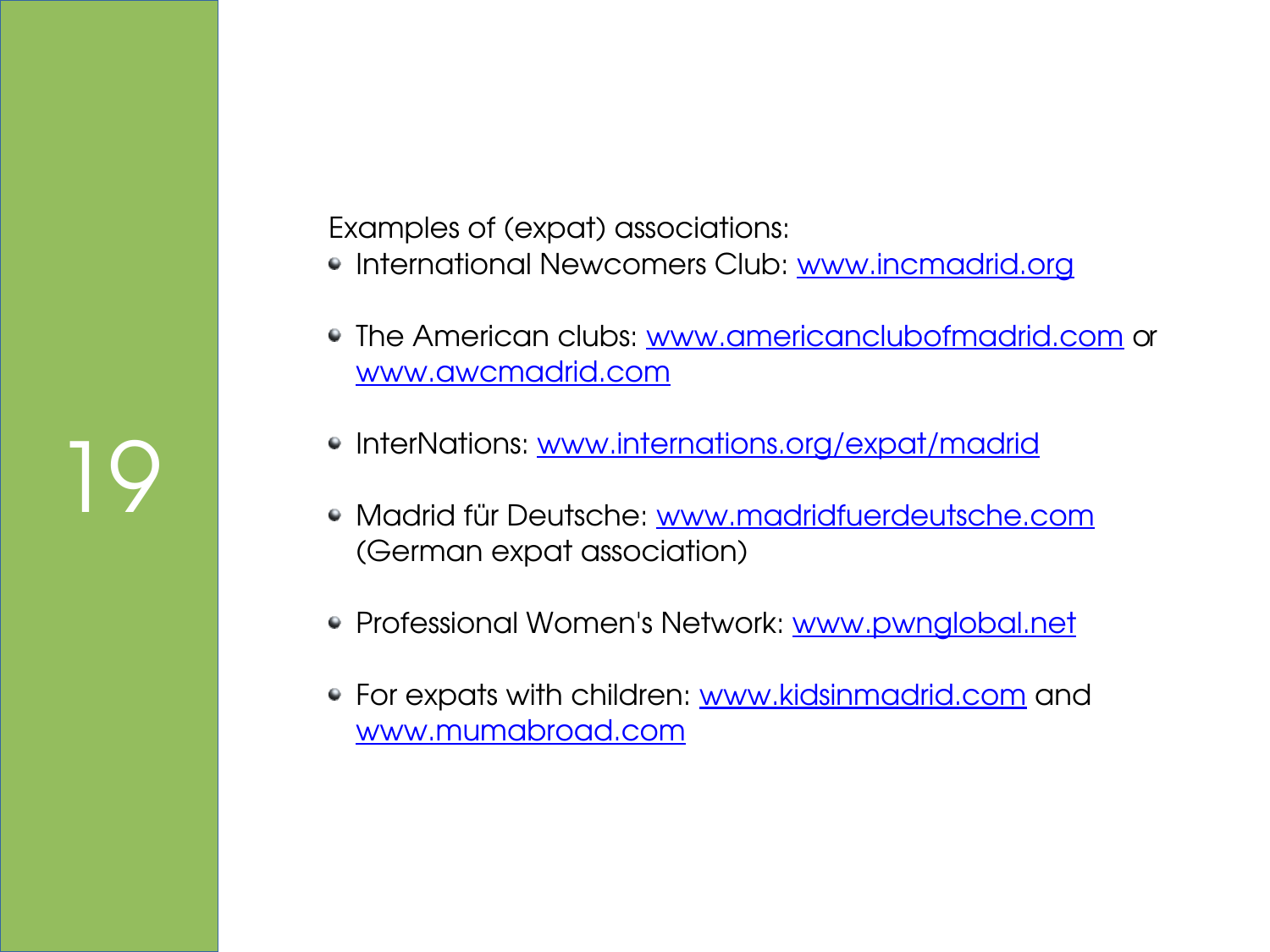# Tip 5. Research the neighborhoods or area you want to live in

Drive around and walk through the neighborhoods where you think you want to live. Make sure you get a good feel for Madrid and have thought through your accommodation requirements.

Do you wish to live near your children's schools? Would you rather live in the city or in the suburbs? Or maybe in nature (en el campo)? What is a reasonable travel distance that you need to cover daily to and from work (or airport)?

Do you wish to make use of a swimming pool? Can this be a shared/municipal pool? These are all details to be considered.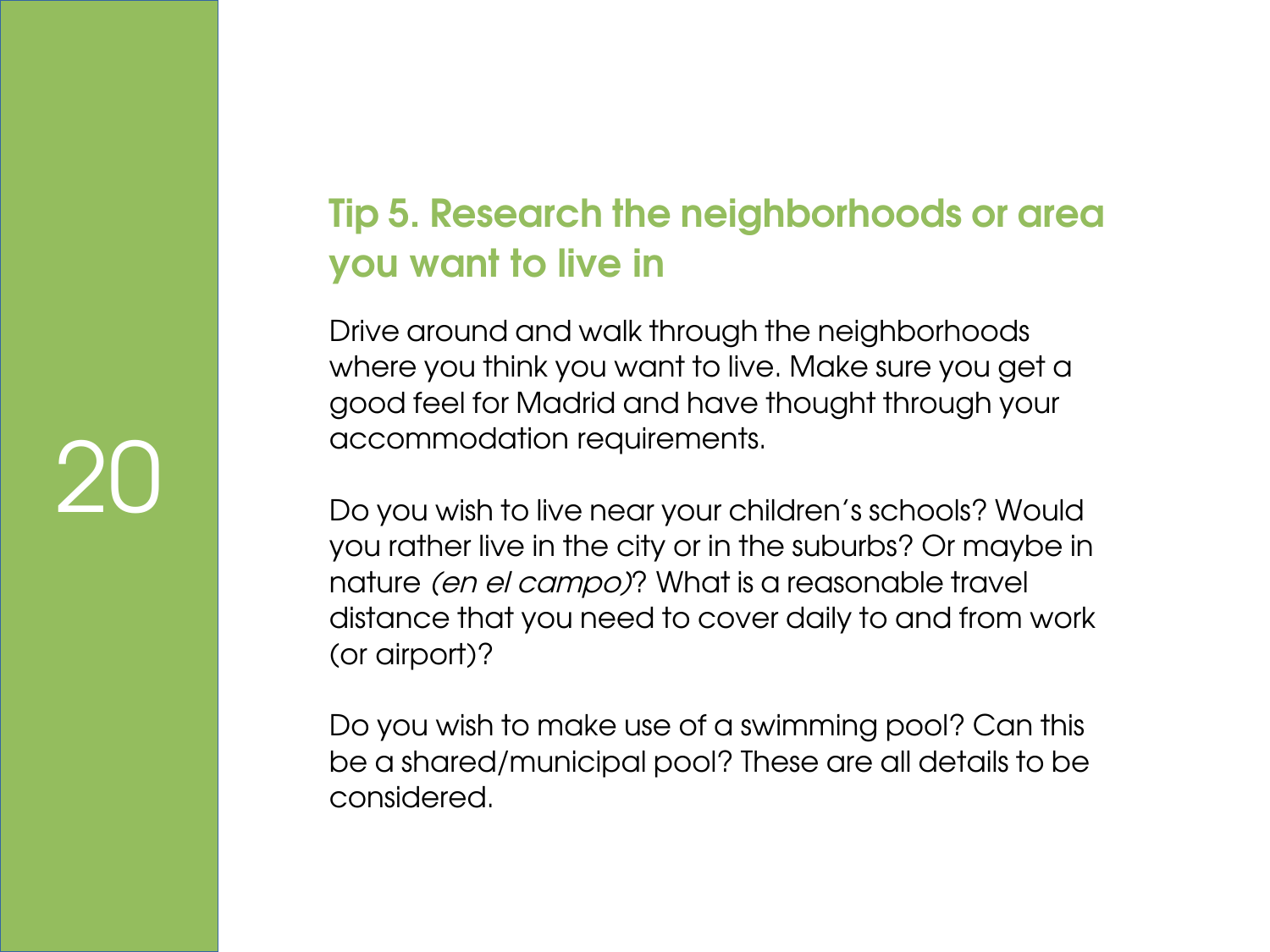If you do your research well, there is a bigger chance that you will find accommodation that fits your needs. You will have also increased the chance of finding your ideal home, one where you will want to stay.

In **Madrid**, there are a few residential areas that are favored by expat families, such as Mirasierra and Aravaca.

North of Madrid: La Moraleja or *urbanizaciones* like Ciudalcampo, Santo Domingo, Fuente del Fresno.

West of Madrid: Pozuelo de Alarcón. Las Rozas, Majadahonda and Boadilla del Monte are also popular.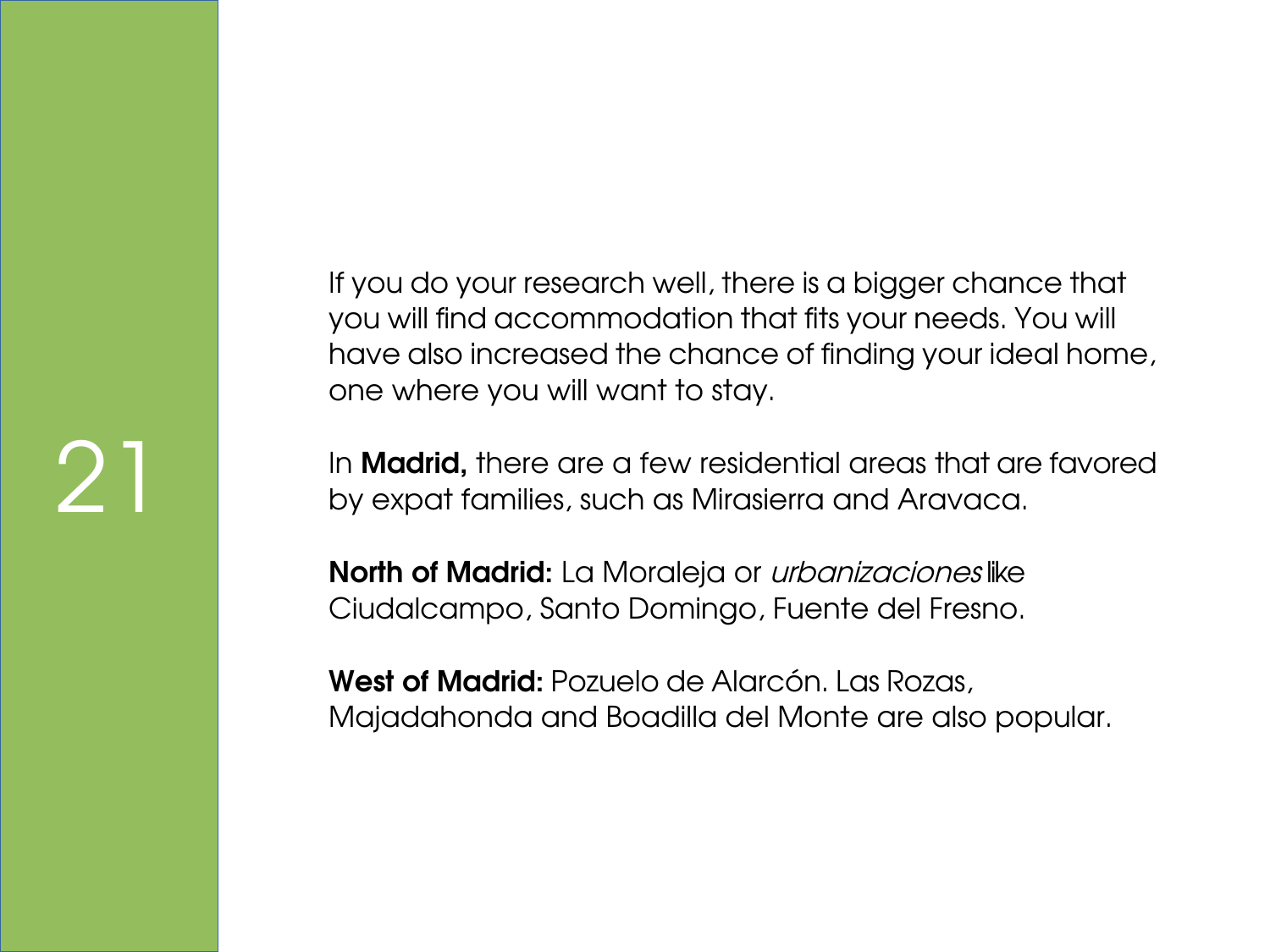22

If you don't have a lot of money to spend, you could also consider to live further away from Madrid. The further away you go, the lower the cost of accommodation (for example Torrelodones, Majadahonda, El Escorial or Villanueva de la Cañada).

#### Useful websites for accommodation

Some websites to find the ideal accommodation are:

- [www.idealista.com](http://www.idealista.com/)
- [www.fotocasa.es](http://www.fotocasa.es/)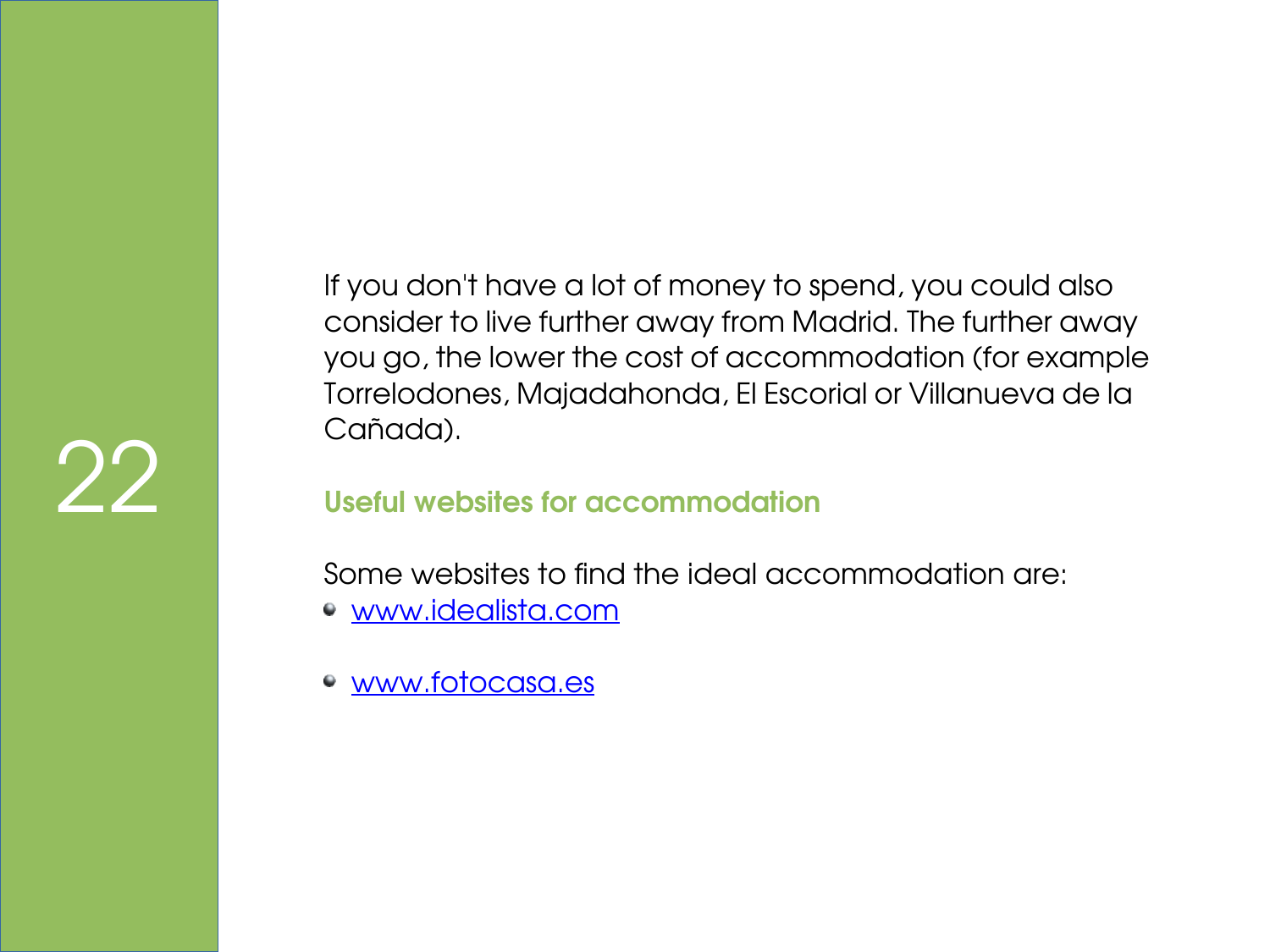## About Lilian Hermans – founder Quilantro



23

In 2006 Lilian moved to Madrid after 10 years of working as a lawyer in the Netherlands. Her area of expertise was real estate and labor law. She decided to put her experience to practice in Madrid and started her company, Quilantro, in order to assist expats with their first practical arrangements.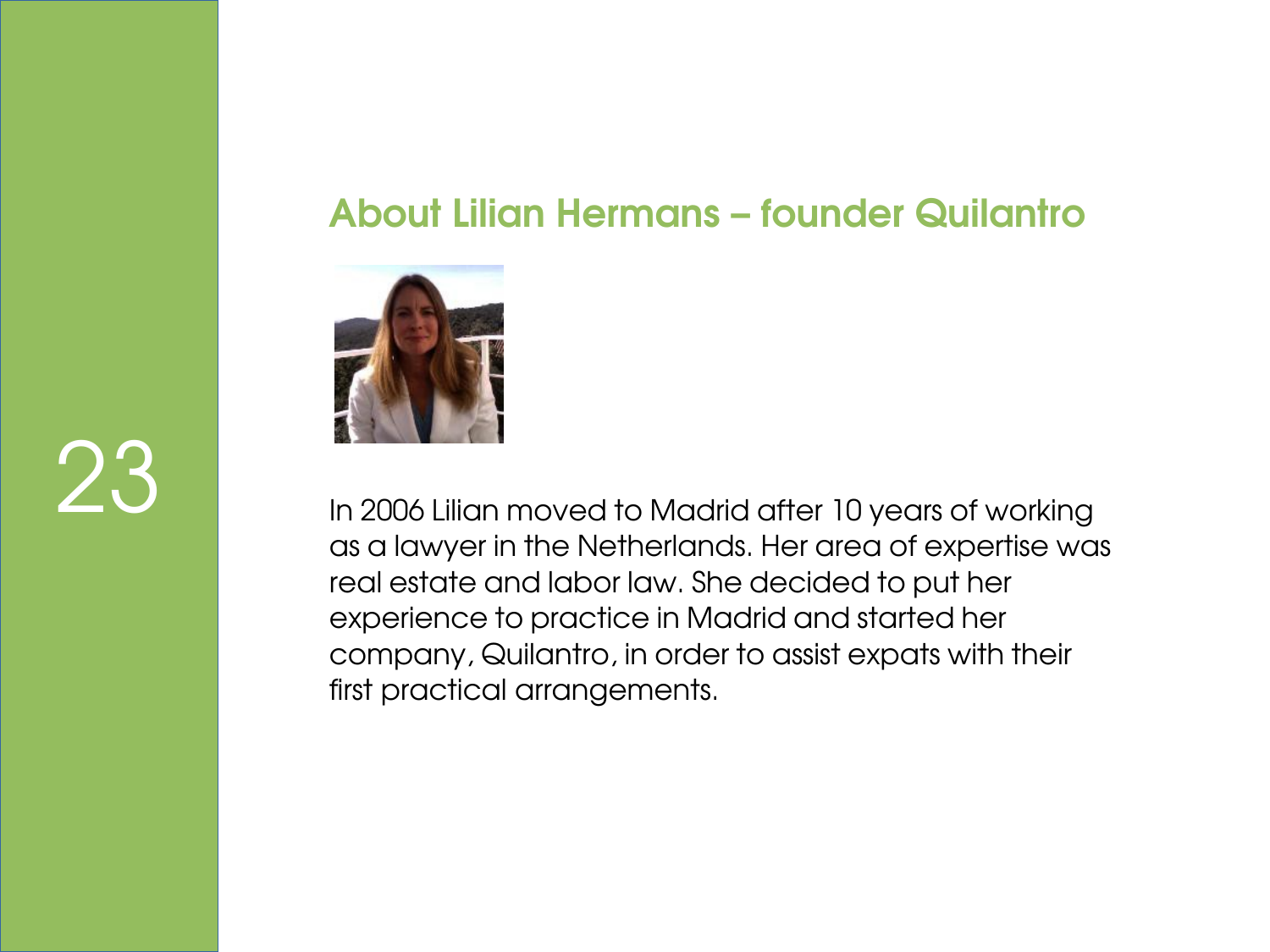She knows how important it is to be supported those first few months. She was a newcomer herself and the period before the relocation, as well as the months thereafter, were hectic.

By providing useful information and offering services specifically for expats, she is convinced that integration will be easier. In the end, it's all about building a new life for yourself and your family and to enjoy the life that Madrid has to offer.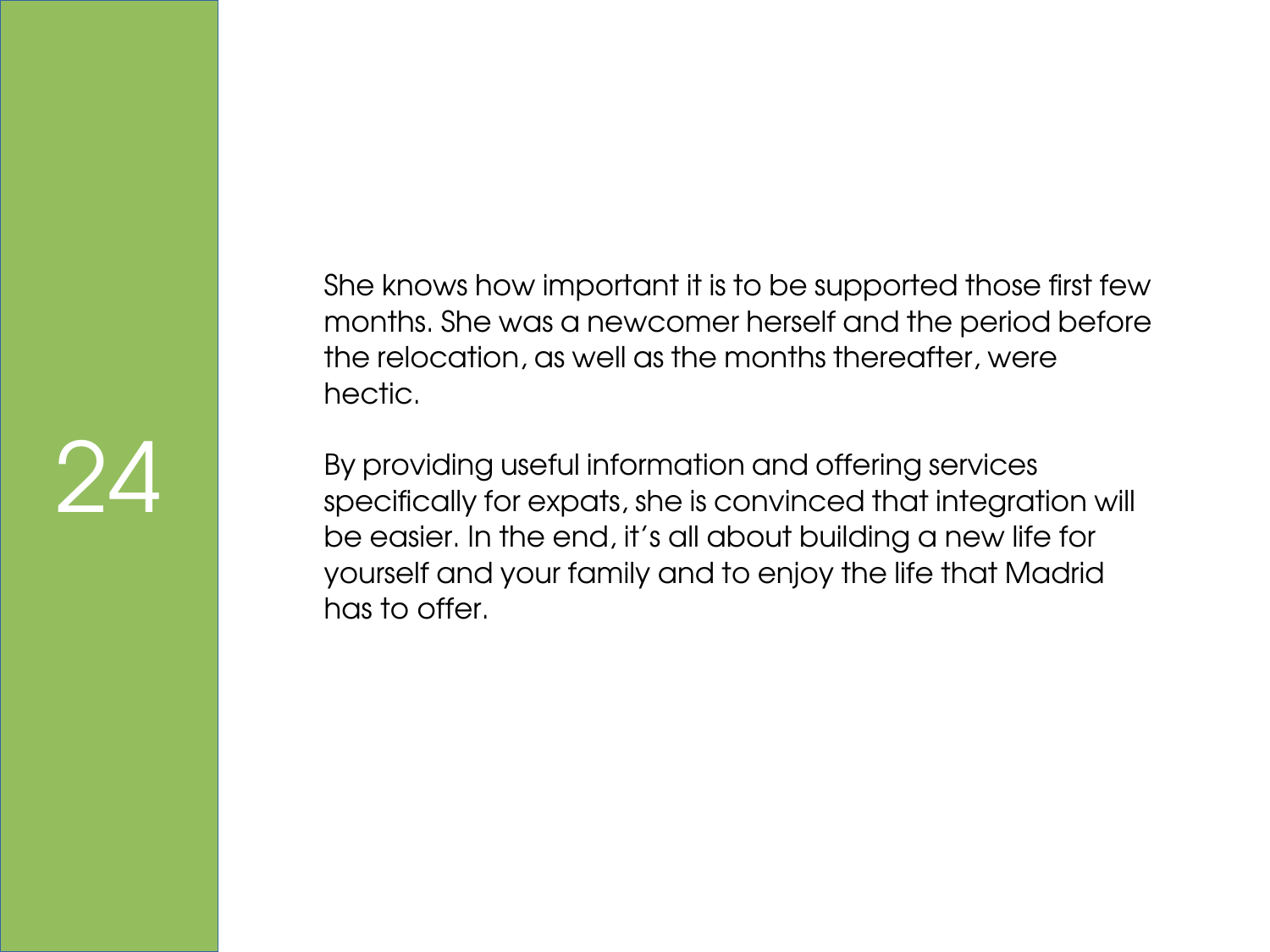Do you wish to know how Quilantro can assist you further? Please contact us at [info@quilantro.com](mailto:info@quilantro.com)

¡Hasta luego en Madrid!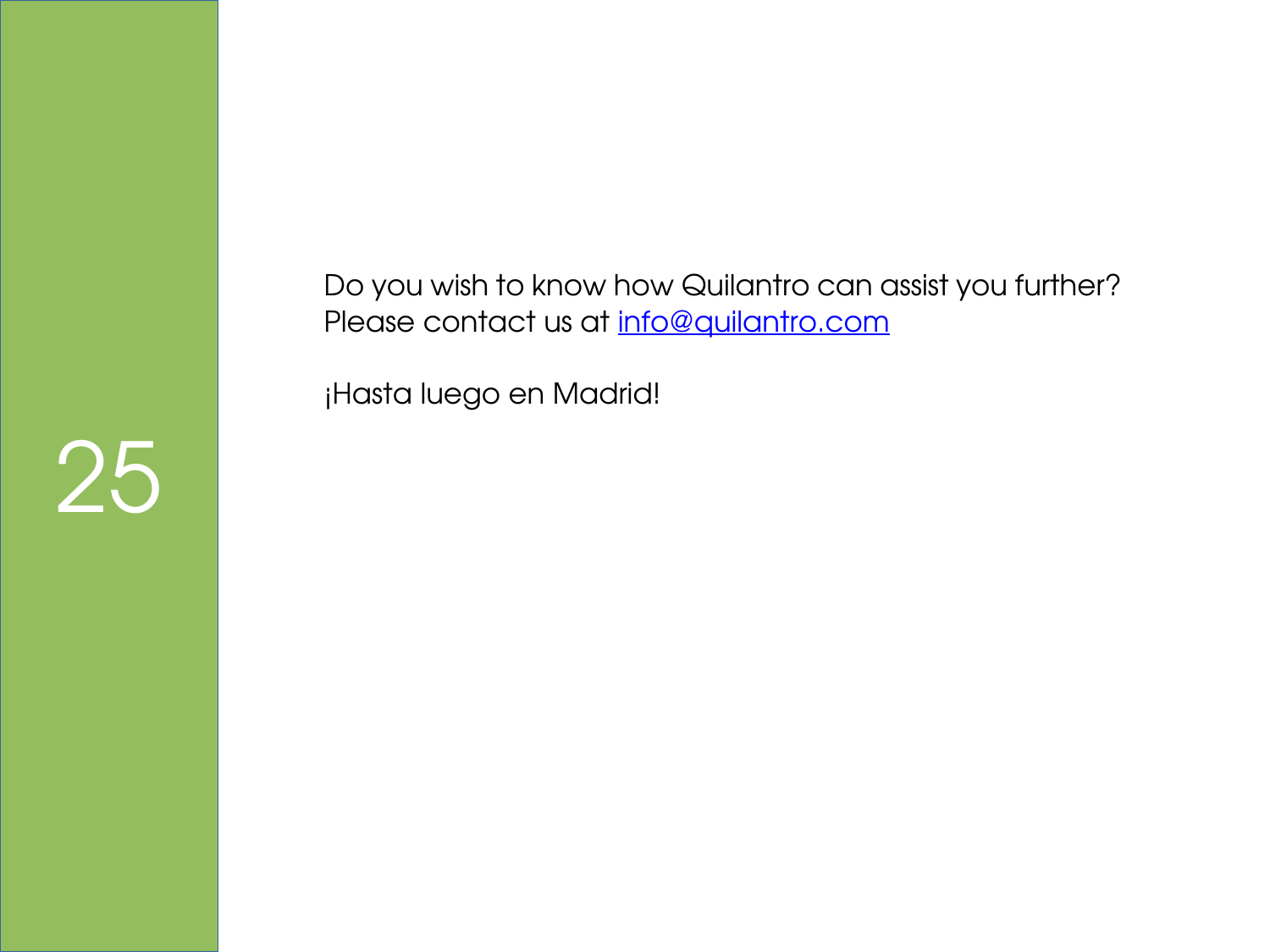### Need more information?

Good preparation is half the work and increases your chance at success! In the end, it's all about having a fruitful expat period while living in Madrid. Would you like to receive more information on what we can do for you?

**Learn more about the [Home finder package](http://www.quilantro.com/relocation/packages/home-finder)**